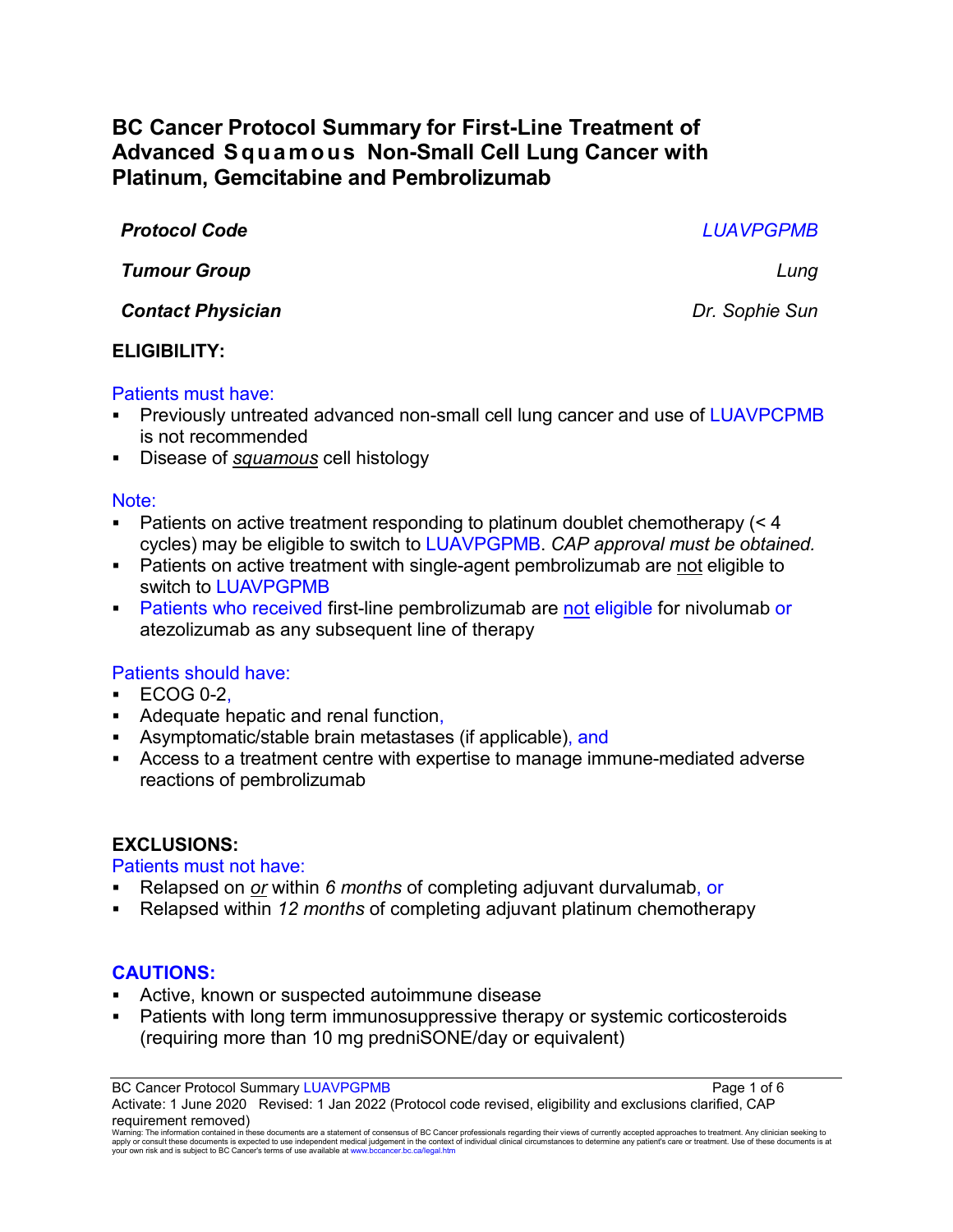# **TESTS:**

- Baseline: CBC & differential, platelets, creatinine, alkaline phosphatase, ALT, total bilirubin, LDH, sodium, potassium, TSH, morning serum cortisol, chest x-ray, camera nuclear renogram for GFR (if available)
	- C-reactive protein and albumin (optional, and results do not have to be available to proceed with first treatment)
- Before each treatment:
	- Day 1 CBC & differential, platelets, creatinine, alkaline phosphatase, ALT, total bilirubin, LDH, sodium, potassium, TSH
	- Day 8 CBC & differential, platelets, creatinine
- If clinically indicated: chest x-ray, morning serum cortisol, lipase, glucose, serum or urine HCG (required for women of child bearing potential if pregnancy suspected), free T3 and free T4, serum ACTH levels, testosterone, estradiol, FSH, LH, ECG
- Weekly telephone nursing assessment for signs and symptoms of side effects while on treatment (Optional).

# **PREMEDICATIONS:**

- Antiemetic protocol for high emetogenic chemotherapy (see SCNAUSEA)
- **If prior infusion reactions to pembrolizumab**: diphenhydrAMINE 50 mg PO, acetaminophen 325 to 975 mg PO, and hydrocortisone 25 mg IV 30 minutes prior to treatment

| Drug             | <b>Dose</b>                                                                                        | <b>BC Cancer Administration</b><br><b>Guideline</b>                 |
|------------------|----------------------------------------------------------------------------------------------------|---------------------------------------------------------------------|
| pembrolizumab    | 2 mg/kg on day 1<br>(maximum 200 mg)                                                               | IV in 50 mL NS over 30 minutes<br>Using a 0.2 micron in-line filter |
| gemcitabine      | 1250 mg/m <sup>2</sup> /day on days 1 and 8<br>(total dose per cycle =<br>2500 mg/m <sup>2</sup> ) | IV in 250 mL NS over 30 minutes                                     |
| <b>CISplatin</b> | 75 mg/m <sup>2</sup> /day on day 1                                                                 | IV in 500 mL NS over 1 hour*                                        |

# **TREATMENT:**

\* Pre- and post-hydration protocol for high-dose CISplatin required according to institutional guidelines (eg, prehydration with 1 L NS over 1 hour, CISplatin in 500 mL NS with potassium chloride 20 mEq, magnesium sulfate 1 g and mannitol 30 g)

## **Repeat every 3 weeks x 4 cycles**

 **Maintenance treatment to begin 21 to 42 days after last cycle; see LUAVPMBM or LUAVPMBM6** 

BC Cancer Protocol Summary LUAVPGPMB **Page 2 of 6** and 2 of 6

Activate: 1 June 2020 Revised: 1 Jan 2022 (Protocol code revised, eligibility and exclusions clarified, CAP requirement removed)

Warning: The information contained in these documents are a statement of consensus of BC Cancer professionals regarding their views of currently accepted approaches to treatment. Any clinician seeking to<br>apply or consult t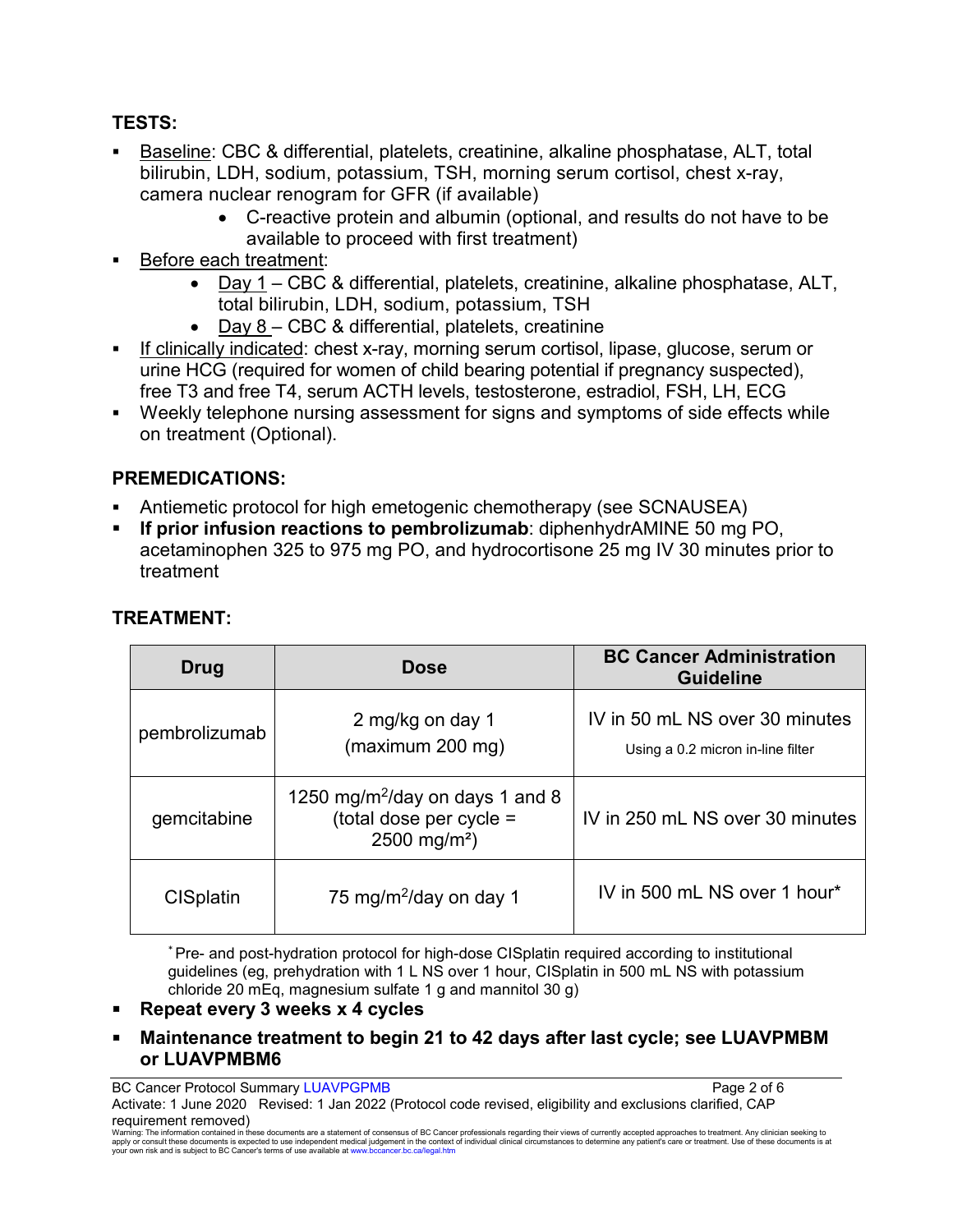# **DOSE MODIFICATIONS:**

# **1. HEMATOLOGY**

# **For gemcitabine day 1 of each cycle**

| ANC $(x 109/L)$                 |     | Platelets (x 10 <sup>9</sup> /L) | <b>Dose</b> |
|---------------------------------|-----|----------------------------------|-------------|
| greater than or equal to<br>1.0 | and | greater than or equal to<br>100  | 100%        |
| 0.5 to less than 1.0            | or  | 75 to less than 100              | 75%         |
| less than 0.5                   | or  | less than 75                     | Delay*      |
| * Platinum also delayed         |     |                                  |             |

# **For gemcitabine day 8 of each cycle**

| ANC $(x 109/L)$                                                  |         | Platelets (x $10^9$ /L)      | Dose** |
|------------------------------------------------------------------|---------|------------------------------|--------|
| greater than or equal<br>to $1.0$                                | an<br>d | greater than or equal to 100 | 100%   |
| $0.5$ to less than $1.0$                                         | or      | 75 to less than 100          | 75%    |
| less than 0.5                                                    | or      | less than 75                 | Omit   |
| **Dose adjustment only for the day of treatment the CBC is drawn |         |                              |        |

# **2. RENAL DYSFUNCTION**

| <b>Calculated Cr Clearance</b><br>(mL/min) | <b>CISplatin dose</b>                                                                                      | <b>Gemcitabine</b><br>dose |
|--------------------------------------------|------------------------------------------------------------------------------------------------------------|----------------------------|
| greater than or equal to 60                | 100%                                                                                                       | 100%                       |
| 45 to less than 60                         | 80% CISplatin or go to<br><b>CARBOplatin option</b><br>(same prehydration as 75 mg/m <sup>2</sup><br>dose) | 100%                       |
| less than 45                               | Hold CISplatin or delay with<br>additional IV fluids or go to<br><b>CARBOplatin option</b>                 | 75%                        |
| less than 30                               | Omit                                                                                                       | ∩mit                       |

BC Cancer Protocol Summary LUAVPGPMB **Page 3 of 6** and 2011 12 and 2012 12 and 2012 12 and 2012 12 and 2012 12 and 2012 12 and 2012 12 and 2012 12 and 2012 12 and 2012 12 and 2012 12 and 2012 12 and 2012 12 and 2012 12 and

Activate: 1 June 2020 Revised: 1 Jan 2022 (Protocol code revised, eligibility and exclusions clarified, CAP

**requirement removed)**<br>Waming: The information contained in these documents are a statement of consensus of BC Cancer professionals regarding their views of currently accepted approaches to treatment. Any clinician seeking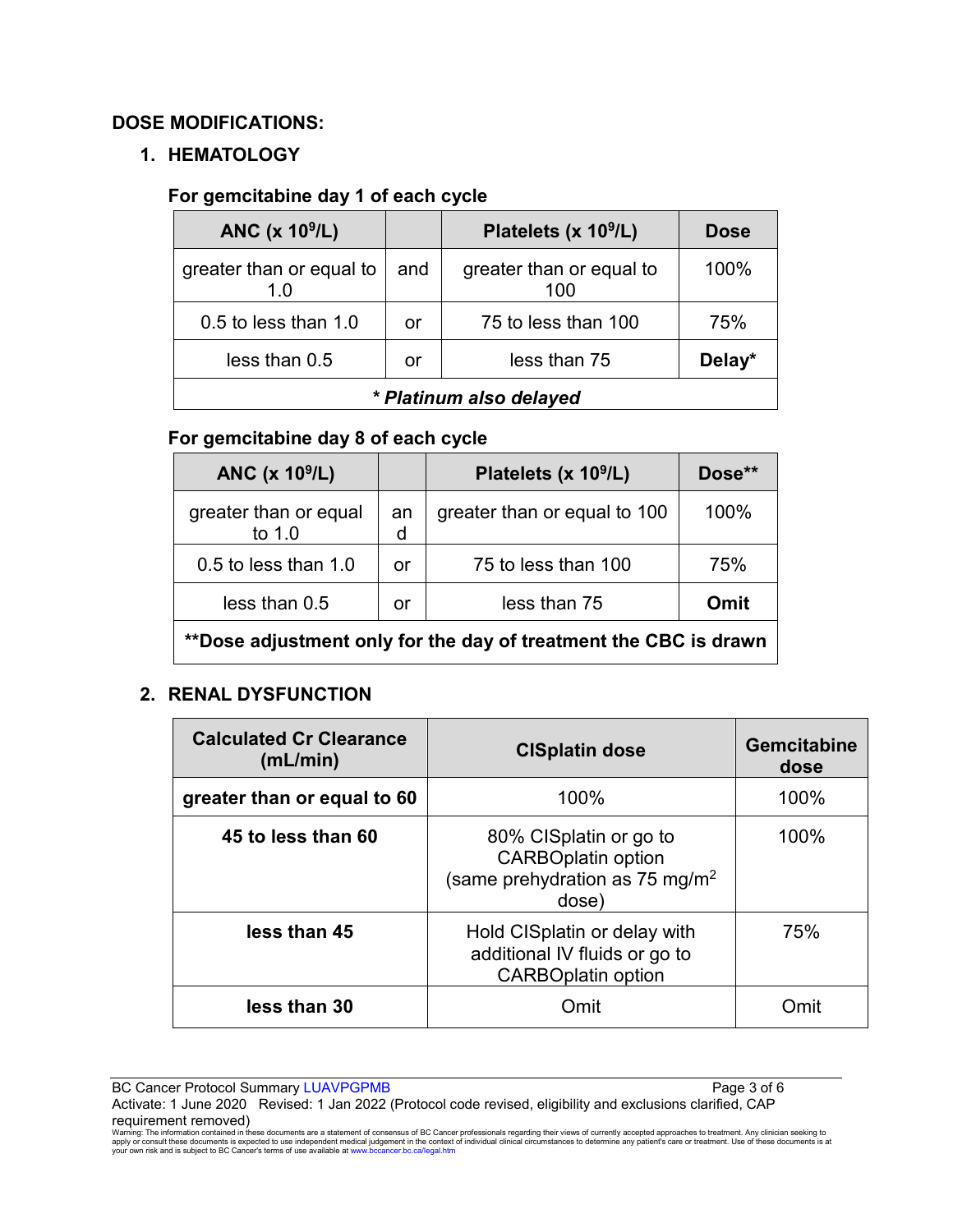# 3. **OTHER TOXICITIES**:

No specific dose modifications for pembrolizumab. Toxicity managed by treatment delay and other measures (see [SCIMMUNE](http://www.bccancer.bc.ca/chemotherapy-protocols-site/Documents/Supportive%20Care/SCIMMUNE_Protocol.pdf) protocol for management of immune-mediated adverse reactions to checkpoint inhibitors immunotherapy[,http://www.bccancer.bc.ca/chemotherapy-protocols](http://www.bccancer.bc.ca/chemotherapy-protocols-site/Documents/Supportive%20Care/SCIMMUNE_Protocol.pdf)[site/Documents/Supportive%20Care/SCIMMUNE\\_Protocol.pdf\)](http://www.bccancer.bc.ca/chemotherapy-protocols-site/Documents/Supportive%20Care/SCIMMUNE_Protocol.pdf).

#### **Grade Stomatitis Diarrhea Dose 1** Painless ulcers, erythema or mild soreness Increase of 2 to 3 stools/day  $|100\%$ **2** Painful erythema, edema, or ulcers but can eat Increase of 4 to 6 stools, or nocturnal stools Omit until toxicity resolved then resume at 100% **3** Painful erythema, edema, or ulcers and cannot eat Increase of 7 to 9 stools/day or incontinence, malabsorption Omit until toxicity resolved then resume at 75% **4** Mucosal necrosis, requires parenteral support Increase of greater than or equal to 10 stools/day or grossly bloody diarrhea requiring parenteral support Omit until toxicity resolved then resume at 50%

## **For gemcitabine only:**

## **Alternatively, CARBOplatin may be used instead of CISplatin:**

| Drug                                                                                     | <b>Dose</b>                                                                                        | <b>BC Cancer Administration</b><br><b>Guideline</b>                 |  |  |
|------------------------------------------------------------------------------------------|----------------------------------------------------------------------------------------------------|---------------------------------------------------------------------|--|--|
| pembrolizumab                                                                            | 2 mg/kg on day 1<br>(maximum 200 mg)                                                               | IV in 50 mL NS over 30 minutes<br>Using a 0.2 micron in-line filter |  |  |
| When CARBOplatin is used, gemcitabine dose should be reduced to 1000 mg/m <sup>2</sup> : |                                                                                                    |                                                                     |  |  |
| gemcitabine                                                                              | 1000 mg/m <sup>2</sup> /day on days 1 and 8<br>(total dose per cycle =<br>2000 mg/m <sup>2</sup> ) | IV in 250 mL NS over 30 minutes                                     |  |  |
| <b>CARBOplatin</b>                                                                       | AUC 5 or 6 on day 1<br>Dose = $AUC \times (GFR^* + 25)$                                            | IV in 100 to 250 mL NS over 30<br>minutes                           |  |  |

\*GFR may be determined by nuclear renogram or estimated by the Cockcroft formula, at the discretion of the

BC Cancer Protocol Summary LUAVPGPMB **Page 4 of 6** and 2011 12 and 2012 12 and 2012

Activate: 1 June 2020 Revised: 1 Jan 2022 (Protocol code revised, eligibility and exclusions clarified, CAP requirement removed)

Warning: The information contained in these documents are a statement of consensus of BC Cancer professionals regarding their views of currently accepted approaches to treatment. Any clinician seeking to<br>apply or consult t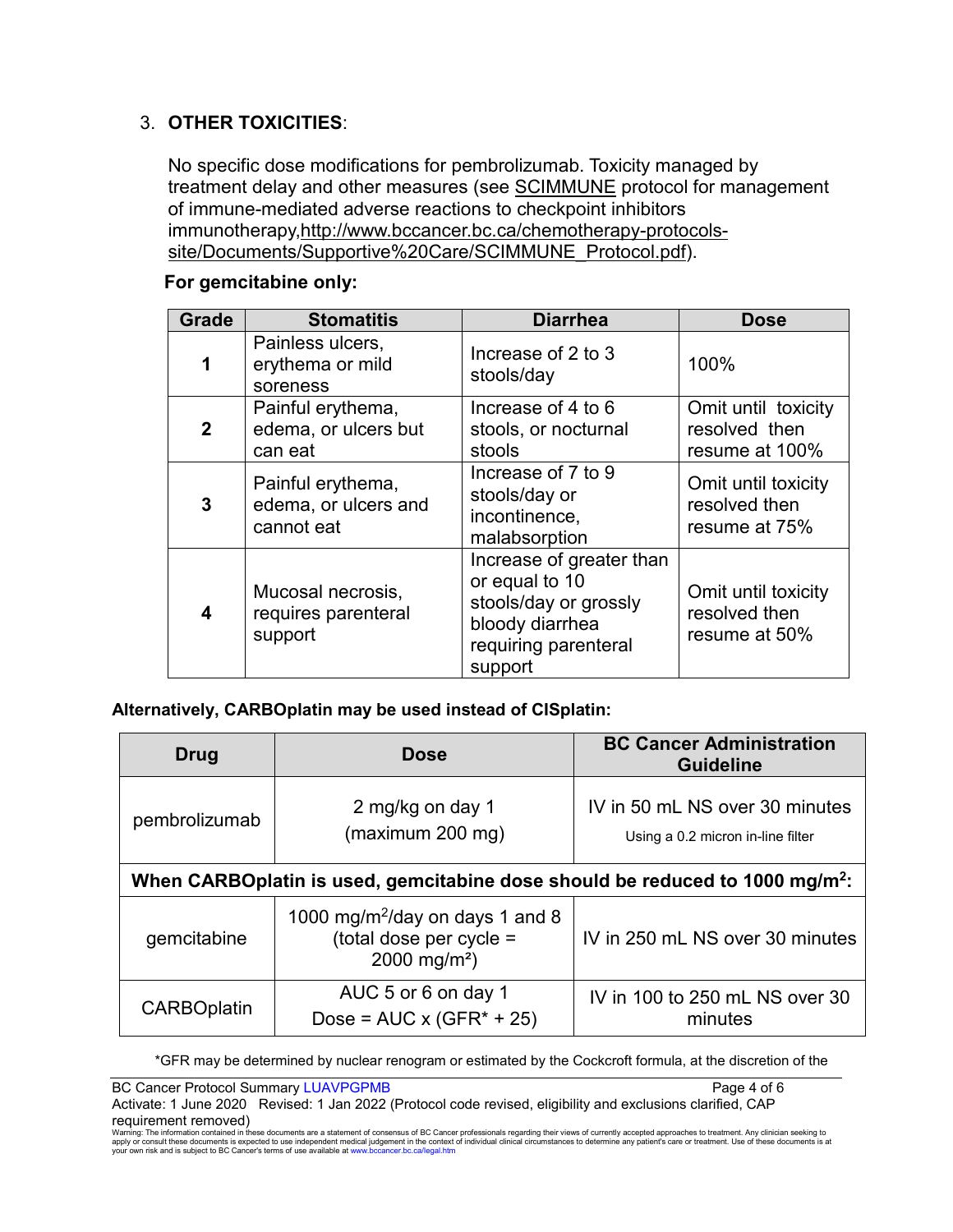attending physician:

| <b>GFR</b> | N x (140-age in years) x wt (kg) |
|------------|----------------------------------|
|            | serum creatinine (micromol/L)    |

 $N = 1.04$  (women) or 1.23 (men)

 The estimated GFR should be capped at 125 mL/min when it is used to calculate the initial CARBOplatin dose. When a nuclear renogram is available, this clearance would take precedence.

- **Repeat every 3 weeks x 4 cycles**
- **Maintenance treatment to begin 21 to 42 days after last cycle; see LUAVPMBM or LUAVPMBM6**

# **PRECAUTIONS:**

- **1. Serious immune-mediated reactions**: can be severe to fatal and usually occur during the treatment course with pembrolizumab, but may develop months after discontinuation of therapy. They may include enterocolitis, intestinal perforation or hemorrhage, hepatitis, dermatitis, neuropathy, endocrinopathy, pneumonitis, as well as toxicities in other organ systems. Early diagnosis and appropriate management are essential to minimize life-threatening complications (see [SCIMMUNE](http://www.bccancer.bc.ca/chemotherapy-protocols-site/Documents/Supportive%20Care/SCIMMUNE_Protocol.pdf) protocol for management of immune-mediated adverse reactions to checkpoint inhibitors immunotherapy, http://www.bccancer.bc.ca/chemotherapy-protocolssite/Documents/Supportive%20Care/SCIMMUNE\_Protocol.pdf).
- **2. Infusion-related reactions:** isolated cases of severe infusion reactions have been reported with pembrolizumab. Discontinue pembrolizumab with severe reactions (Grade 3 or 4). Patients with mild or moderate infusion reactions may receive pembrolizumab with close monitoring and use of premedication.
- **3. Neutropenia**: Fever or other evidence of infection must be assessed promptly and treated aggressively.
- **4. Renal Toxicity**: nephrotoxicity is common with CISplatin. Encourage oral hydration. Avoid nephrotoxic drugs such as aminoglycoside antibiotics. Use caution with preexisting renal dysfunction.
- **5. Neurotoxicity**: CISplatin is neurotoxic and may have to be discontinued if functionally important neuropathy develops. Particular caution must be used in individuals with existing neuropathy.
- **6. Ototoxicity**: CISplatin is ototoxic and its use must be cautioned in individuals with existing hearing loss.

# **Contact Dr. Sophie Sun or tumour group delegate at (604) 877-6000 or 1-800-663- 3333 with any problems or questions regarding this treatment program.**

BC Cancer Protocol Summary LUAVPGPMB **Page 5 of 6** and 2011 12 and 2012 12 and 2012 12 and 2012 12 and 2012 12 and 2012 12 and 2012 12 and 2012 12 and 2012 12 and 2012 12 and 2012 12 and 2012 12 and 2012 12 and 2012 12 and

Activate: 1 June 2020 Revised: 1 Jan 2022 (Protocol code revised, eligibility and exclusions clarified, CAP requirement removed)

Warning: The information contained in these documents are a statement of consensus of BC Cancer professionals regarding their views of currently accepted approaches to treatment. Any clinician seeking to<br>apply or consult t